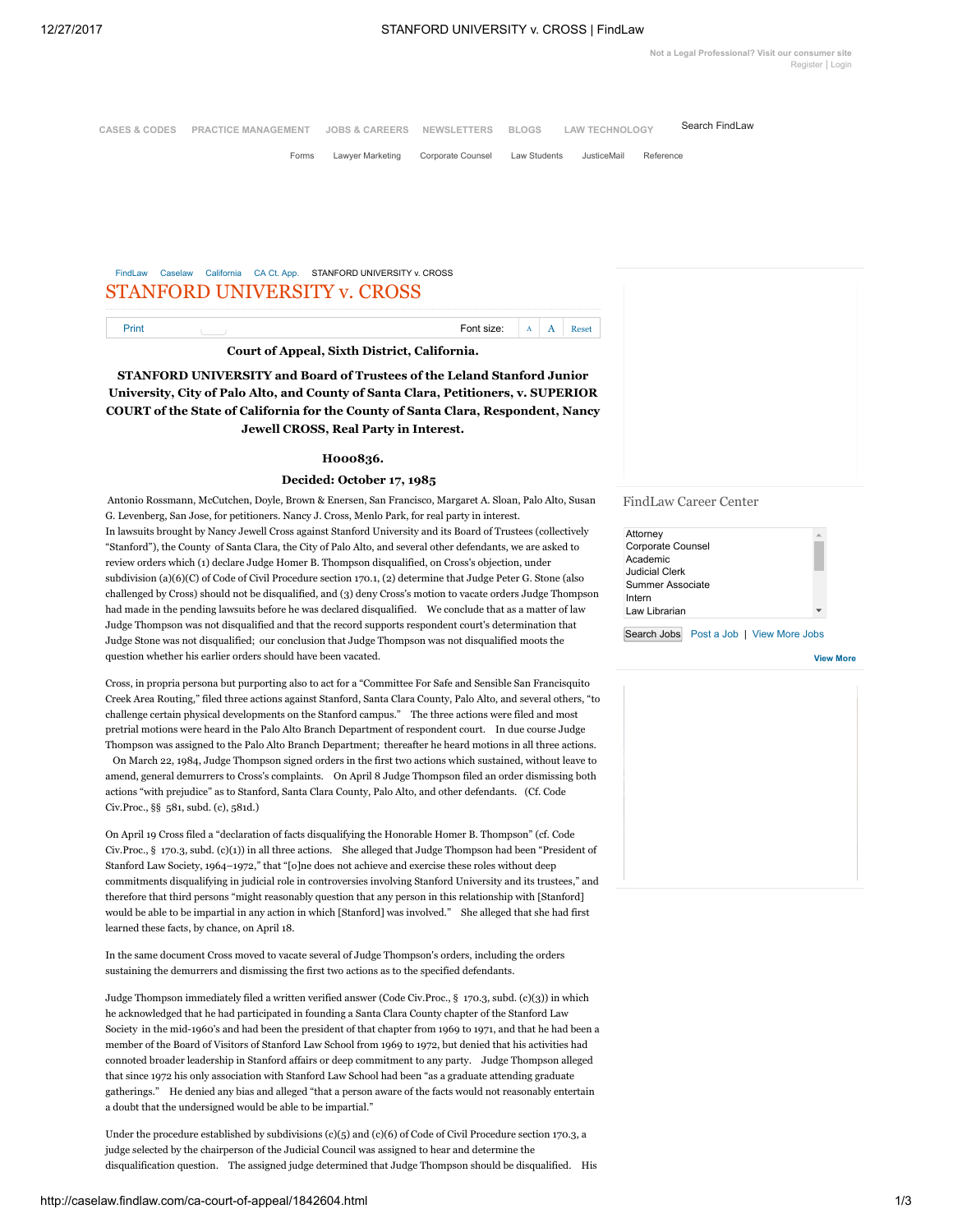#### 12/27/2017 STANFORD UNIVERSITY v. CROSS | FindLaw

written order recited that he had read Cross's statement and Judge Thompson's answer in light of subdivision (a)(6)(C) of the Code of Civil Procedure section 170.1. Subdivision (a)(6)(C) provides that a judge shall be disqualified if "[f]or any reason ․ a person aware of the facts might reasonably entertain a doubt that the judge would be able to be impartial." The assigned judge stated that "[w]hile there is no doubt in this Court's mind, nor the Court is sure in the mind of anyone who is familiar with the fine character of Judge Thompson, that his impartiality is beyond questions, the standard in question is directed to the sensibilities of a lay person. In a case involving Stanford University as the real party in interest, Judge Thompson's seven year presidency of the Stanford Law Society and three year presidency of the Stanford Law School Board of Visitors, might reasonably engender the doubt referred to and accordingly, like Caesar's wife, to avoid the appearance of impropriety, Judge Thompson is disqualified."

Stanford promptly petitioned this court for review by writ of mandate (Code Civ.Proc., § 170.3, subd. (d)); Santa Clara County and Palo Alto joined in the petition. Because it appeared that the motion to vacate Judge Thompson's earlier orders remained pending, we advised all parties that in the interests of judicial economy we would defer our decision until after the motion to vacate had been ruled on and would entertain a petition or petitions to review the order on that motion in this same writ proceeding.

The motion to vacate was to be reassigned to Judge Stone, but Cross filed a disqualification statement directed to Judge Stone, alleging that he had been the city attorney of Palo Alto and later of San Jose, had been actively involved with municipalities and municipal law, and in one prior ruling in these actions had manifested antipathy toward nonlawyer Cross's attempt to represent her committee in court. Judge Stone filed a brief verified answer to these allegations, denying bias. A second judge was assigned to determine whether Judge Stone should be disqualified. The second assigned judge denied "the motion to disqualify" Judge Stone.

Judge Stone then heard and denied the motion to vacate Judge Thompson's earlier orders.

Cross then filed in this court a very short document which purports to be both opposition to Stanford's petition and also her own petition for review of both the order denying her motion to vacate and the order denying disqualification of Judge Stone.

After Stanford lodged certain additional exhibits, Cross filed a motion to strike certain of Stanford's papers and for leave to file a final reply.

#### We first consider the order which declared Judge Thompson disqualified.

Stanford asserts that the assigned judge was mistaken as to the facts of which the hypothetical person referred to in subdivision (a)(6)(C) would have been aware. Cross's disqualification statement identified the source of her information as the third edition of Kenneth Arnold's "California Courts and Judges Handbook." With respect to the Stanford Law School Board of Visitors, Arnold reports no more than that Judge Thompson was (as he acknowledges) a member for a period of three years ending in 1972. Arnold did report that Judge Thompson was "President: ․ Stanford Law Society, 1964–1971," but Judge Thompson in necessary effect contradicts Arnold: Judge Thompson alleges, and Cross does not now deny, that in fact Judge Thompson was president only of a local chapter of the Stanford Law Society, and only for two years, ending in 1971.

In these circumstances we could properly remand the question of Judge Thompson's disqualification for further inquiry into and consideration of the true facts. But we are persuaded that reasonable minds could not differ as to the significance of the facts: Even if Judge Thompson had been (as Arnold reported and Cross assumed) president of the Stanford Law Society for seven years ending in 1971, as a matter of law Judge Thompson was not, and should not have been declared, disqualified. Therefore we simply direct that the assigned judge's determination be vacated and that a finding that Judge Thompson is not disqualified be entered.

United Farm Workers of America v. Superior Court (1985) 170 Cal.App.3d 97, 216 Cal.Rptr. 4 suggests, on the basis of a detailed and persuasive analysis, that the standard established by subdivision (a)(6)(C) "is fundamentally an objective one. It represents a legislative judgment that due to the sensitivity of the question and inherent difficulties of proof as well as the importance of public confidence in the judicial system, the issue is not limited to the existence of an actual bias. Rather, if a reasonable man would entertain doubts concerning the judge's impartiality, disqualification is mandated. 'To ensure that the proceedings appear to the public to be impartial and hence worthy of their confidence, the situation must be viewed through the eyes of the objective person.' [Citations.] While this objective standard clearly indicates that the decision on disqualification not be based on the judge's personal view of his own impartiality [fn. omitted], it also suggests that the litigants' necessarily partisan views not provide the applicable frame of reference. [Citations.] Rather, 'a judge faced with a potential ground for disqualification ought to consider how his participation in a given case looks to the average person on the street.' [Citations.]" (170 Cal.App.3d at p. 104, 216 Cal.Rptr. 4.)

"[T]he facts and circumstances bearing on the judge's possible partiality must be considered as of the time the motion is brought." (Id., at p. 105, 216 Cal.Rptr. 4.) When Cross filed her disqualification statement it had been 13 years since Judge Thompson had last been prominently involved in the two Stanford Law School alumni activities Cross identified. The assigned judge referred to his perception that there would be "no doubt ․ in the mind of anyone who is familiar with the fine character of Judge Thompson, that his impartiality is beyond questions․" Surely a judge's character and reputation for impartiality are among facts the average person on the street would take into account. It may be that the assigned judge's reference to "a lay person" was an allusion to Cross herself. We do not question Cross's good faith in expressing her own doubts, but point out that under the United Farm Workers of America analysis "the litigants' necessarily partisan views [do] not provide the applicable frame of reference." (170 Cal.App.3d at p. 104, 216 Cal.Rptr. 4.) We agree with United Farms Workers of America that "the proper performance of judicial duties does not require a